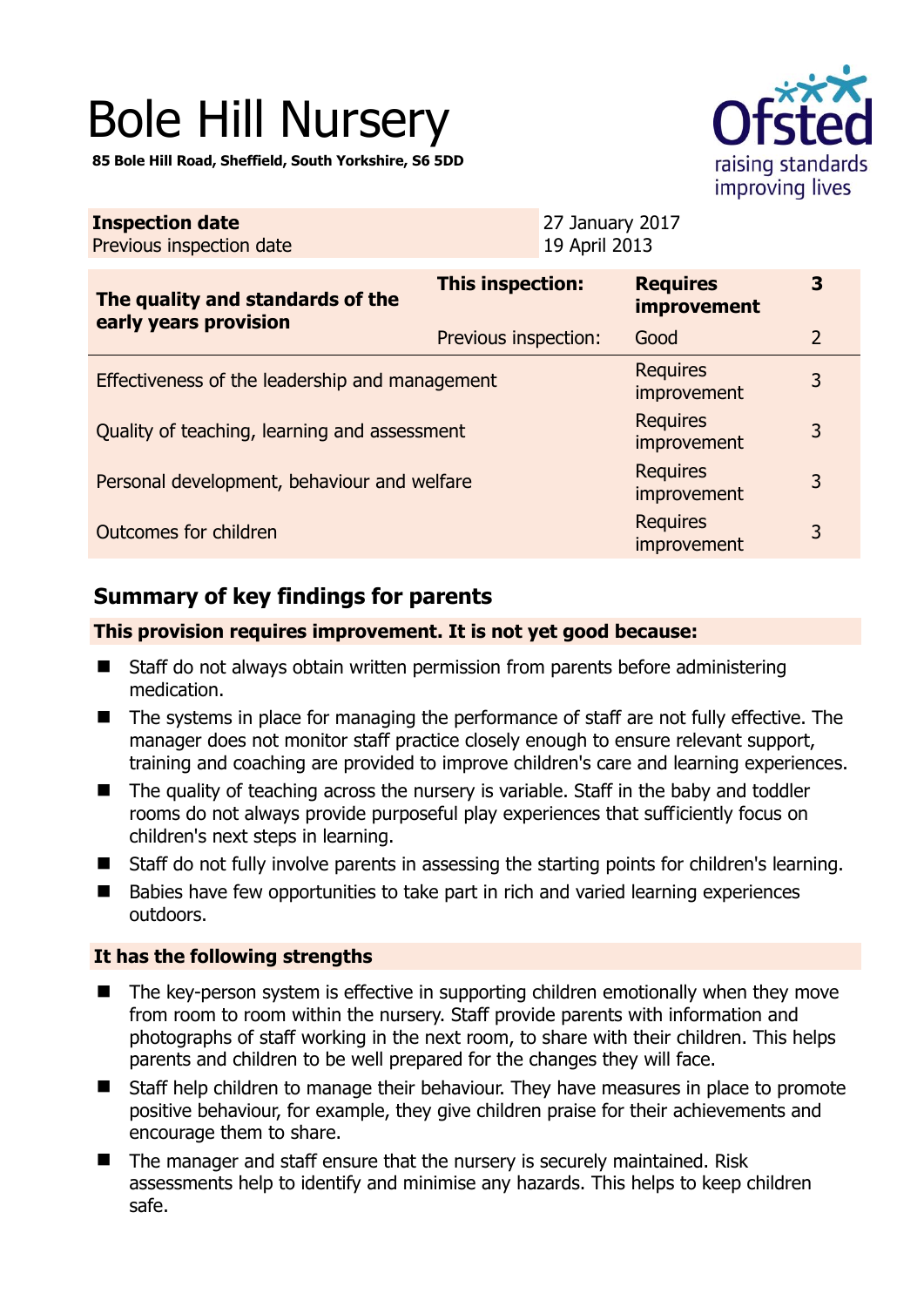## **What the setting needs to do to improve further**

#### **To meet the requirements of the early years foundation stage the provider must:**

|                                                                                                                                                                                                                    | <b>Due Date</b> |
|--------------------------------------------------------------------------------------------------------------------------------------------------------------------------------------------------------------------|-----------------|
| obtain written permission from parents to administer medication                                                                                                                                                    | 03/02/2017      |
| improve the performance management of staff to ensure they are<br>more effectively monitored and supported to continue to build on<br>their knowledge of care practices and to strengthen their teaching<br>skills | 27/06/2017      |
| ensure children under three years are provided with a suitable<br>range of purposeful play experiences which takes account of their<br>next steps in learning, to support their good progress.                     | 27/06/2017      |

#### **To further improve the quality of the early years provision the provider should:**

- support parents in sharing information about what children already know and can do, in order to help inform the assessment of the starting points in their children's learning
- consider how to provide babies with more varied and stimulating opportunities during outdoor play.

#### **Inspection activities**

- The inspectors observed the quality of teaching during activities indoors and outdoors, and assessed the impact this has on children's learning.
- The inspectors spoke with staff and children during the inspection.
- One inspector completed a joint observation with the nursery manager.
- $\blacksquare$  The inspectors held a meeting with the nursery manager and deputy manager. They looked at relevant documentation and evidence of the suitability of staff working in the nursery.
- The inspectors spoke to a number of parents and reviewed their written comments during the inspection and took account of their views.

#### **Inspector**

Hayley Ruane and Melanie Arnold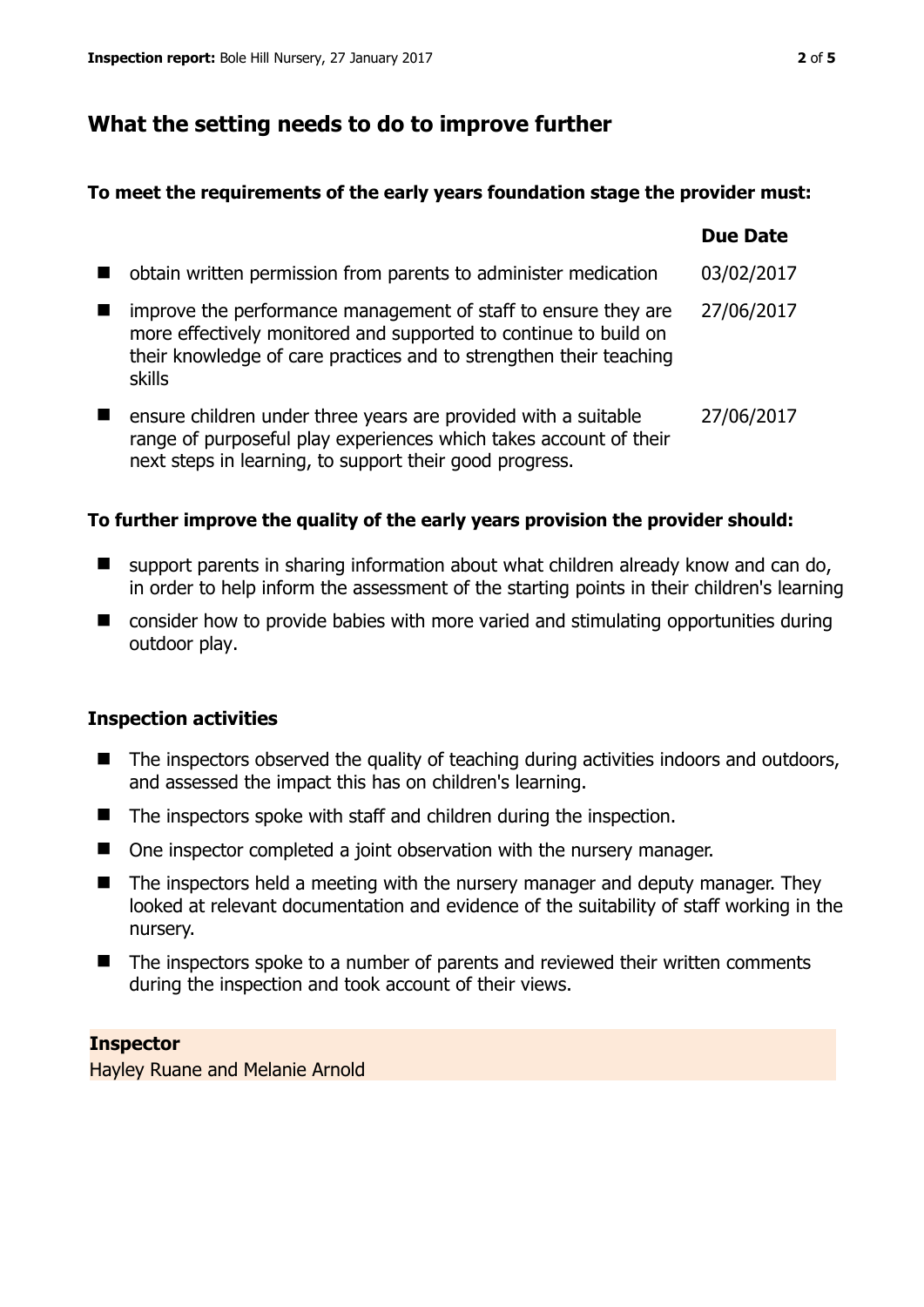## **Inspection findings**

#### **Effectiveness of the leadership and management requires improvement**

Performance management of staff is not fully effective. The manager and deputy manager monitor and evaluate some aspects of practice. However, these procedures are not yet robust enough to ensure staff build on their knowledge so that children benefit from good quality teaching and care practice across the nursery. Arrangements for safeguarding are effective. Staff have a good understanding of the signs and symptoms of abuse. Key persons monitor the progress of individual children and the manager is in the early stages of reviewing the progress of groups of children. The manager and staff are beginning to work closely with other agencies and professionals to appropriately support children with special educational needs and disabilities. Although the manager has made some improvements since the last inspection, these have not been effective in maintaining good quality provision throughout the nursery. Parents comment positively about the nursery. They say that staff are friendly and keep them well informed about their children's learning.

#### **Quality of teaching, learning and assessment requires improvement**

The quality of teaching is not consistently strong throughout the nursery. Staff engage with children and follow their lead. However, staff in the baby and toddler rooms do not use observations and planning effectively enough. These children are therefore not provided with purposeful play experiences which challenge and build on their learning. Nevertheless, babies enjoy posting large coloured coins into a piggy bank and toddlers have fun playing with dough, using a range of cutters to make different shapes. Staff talk to the younger children and model how to use the resources. Staff working with preschool children provide them with an interesting range of activities that is well planned to extend their learning. They play physically challenging games with children outdoors.

#### **Personal development, behaviour and welfare require improvement**

Although staff obtain verbal permission from parents to administer medication to children, they do not always obtain written permission. Nevertheless, the nursery cook provides children with a good range of healthy foods to suit their dietary requirements. Pre-school children and toddlers have daily access to outdoor play where they explore a variety of activities and resources. However, babies are not always provided with the same experiences. All children develop their physical skills when they play in the soft-play area. Staff encourage children to be independent. They give babies lots of cuddles and reassurance to support their emotional well-being. Staff gather more information from parents about children's care needs than what children already know and can do.

#### **Outcomes for children require improvement**

Inconsistencies in teaching result in babies and toddlers, including those in receipt of twoyear-old funding, not making as much progress as possible. However, pre-school children are making good progress and they are developing the key skills needed for their future learning. They confidently write their names independently, developing their literacy skills. Pre-school children learn to sit well, to listen carefully and to follow instructions.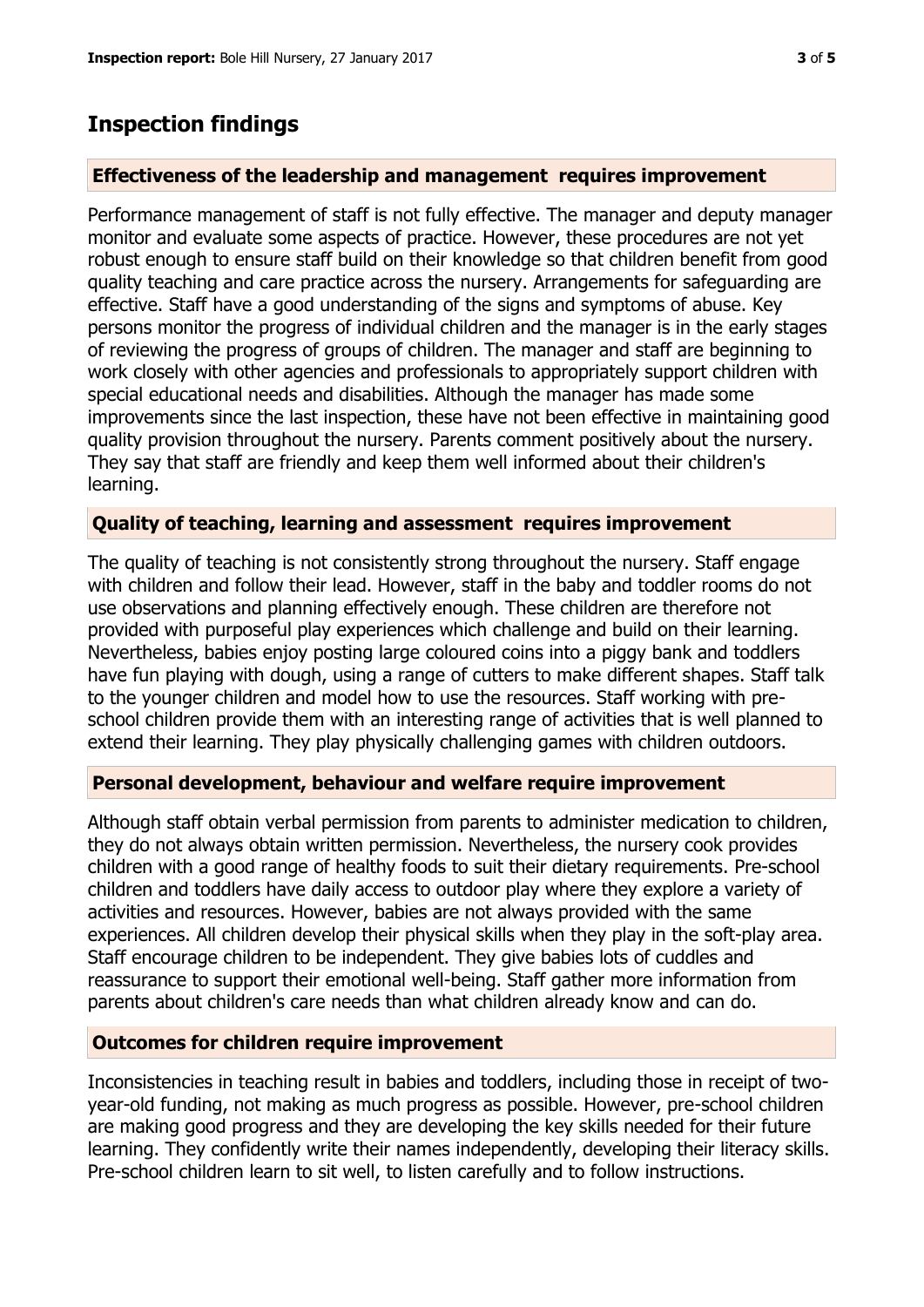### **Setting details**

| Unique reference number                             | 300754                         |
|-----------------------------------------------------|--------------------------------|
| <b>Local authority</b>                              | Sheffield                      |
| <b>Inspection number</b>                            | 1063890                        |
| <b>Type of provision</b>                            | Full-time provision            |
| Day care type                                       | Childcare - Non-Domestic       |
| <b>Registers</b>                                    | Early Years Register           |
| Age range of children                               | $0 - 4$                        |
| <b>Total number of places</b>                       | 131                            |
| Number of children on roll                          | 176                            |
| <b>Name of registered person</b>                    | The Unity Centre Ltd           |
| <b>Registered person unique</b><br>reference number | RP520483                       |
| Date of previous inspection                         | 19 April 2013                  |
| <b>Telephone number</b>                             | 0114 281 2864 or 0114 281 2865 |

Bole Hill Nursery was registered in 1997. The nursery employs 48 members of childcare staff. Of these, 32 hold appropriate early years qualifications at level 3, one at level 5 and one at level 6. The nursery opens from Monday to Friday all year round, apart from one week between Christmas and new year and bank holidays. Sessions are from 7.30am until 6pm. The nursery provides funded early education for two-, three- and four-year-old children.

This inspection was carried out by Ofsted under sections 49 and 50 of the Childcare Act 2006 on the quality and standards of provision that is registered on the Early Years Register. The registered person must ensure that this provision complies with the statutory framework for children's learning, development and care, known as the early years foundation stage.

Any complaints about the inspection or the report should be made following the procedures set out in the guidance 'Complaints procedure: raising concerns and making complaints about Ofsted', which is available from Ofsted's website: www.gov.uk/government/organisations/ofsted. If you would like Ofsted to send you a copy of the guidance, please telephone 0300 123 4234, or email enquiries@ofsted.gov.uk.